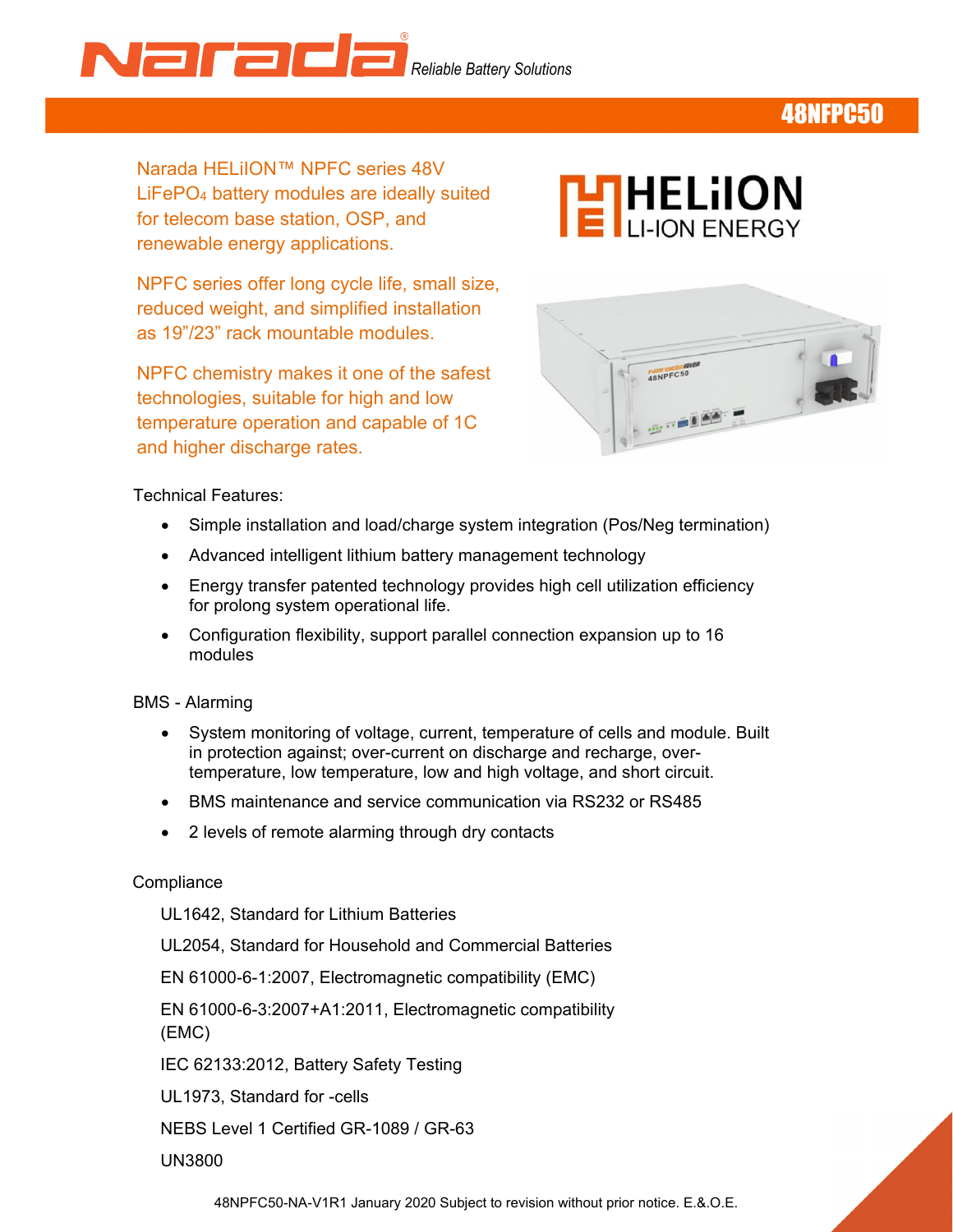

# Reserve Power

## Specifications

| <b>Battery Specification</b>      |              |                                |                          |  |  |  |  |  |
|-----------------------------------|--------------|--------------------------------|--------------------------|--|--|--|--|--|
| <b>Rated Voltage</b>              |              | <b>48V</b>                     |                          |  |  |  |  |  |
| <b>Rated Capacity</b>             |              | 50Ah (C, 0.2C to 40.5V @ 25°C) |                          |  |  |  |  |  |
| Discharge Current (Max.)          |              | <b>50A</b>                     |                          |  |  |  |  |  |
| <b>Discharge End Voltage</b>      |              | 40.5V                          |                          |  |  |  |  |  |
| Charge Current (Recomm.)          |              | <b>10A</b>                     |                          |  |  |  |  |  |
| Charge Current (Max.)             |              | 50A                            |                          |  |  |  |  |  |
| <b>Charge Voltage</b>             |              | $54 \pm 0.5V$                  |                          |  |  |  |  |  |
|                                   | Width        | 442.5 mm                       |                          |  |  |  |  |  |
| <b>Dimensions</b>                 | <b>Depth</b> | 390.0 mm                       |                          |  |  |  |  |  |
|                                   | Height       | 132.5 mm (3U)                  |                          |  |  |  |  |  |
| <b>Typical Weight</b>             |              | 28.5 Kg                        |                          |  |  |  |  |  |
|                                   |              |                                |                          |  |  |  |  |  |
| <b>Layout of Front Pannel</b>     |              |                                |                          |  |  |  |  |  |
| <b>Status Indicators</b>          |              | SOC / ALM / RUN                |                          |  |  |  |  |  |
| <b>Communication Ports</b>        |              | RS232 / RS485*2                |                          |  |  |  |  |  |
| <b>Communication in Parallel</b>  |              | 8 modules in maximum           |                          |  |  |  |  |  |
| <b>Reset Key</b>                  |              | Available                      |                          |  |  |  |  |  |
| <b>Terminal Size</b>              |              | M6 (Screw size) (M8 optional)  |                          |  |  |  |  |  |
| <b>LCD Screen</b>                 |              | Optional                       |                          |  |  |  |  |  |
| <b>Breaker</b>                    |              | Available                      |                          |  |  |  |  |  |
| Dry contact                       |              | <b>NC</b>                      |                          |  |  |  |  |  |
| <b>Operation Environments</b>     |              |                                |                          |  |  |  |  |  |
|                                   |              | <b>Discharge</b>               | $-20$ to $+60^{\circ}$ C |  |  |  |  |  |
| <b>Temperature Range</b>          |              | Charge                         | $0$ to +60 $^{\circ}$ C  |  |  |  |  |  |
|                                   |              | Storage                        | $0 to + 40^{\circ}C$     |  |  |  |  |  |
|                                   |              | <b>Discharge</b>               | $+15$ to $+35^{\circ}$ C |  |  |  |  |  |
| <b>Temperature Recommendation</b> |              | Charge                         | $+15$ to $+35^{\circ}$ C |  |  |  |  |  |
|                                   |              | Storage                        | +15 to +30 $^{\circ}$ C  |  |  |  |  |  |
| Humidity                          |              | 5% to 95%                      |                          |  |  |  |  |  |
|                                   |              |                                |                          |  |  |  |  |  |

# Dimensions-mm